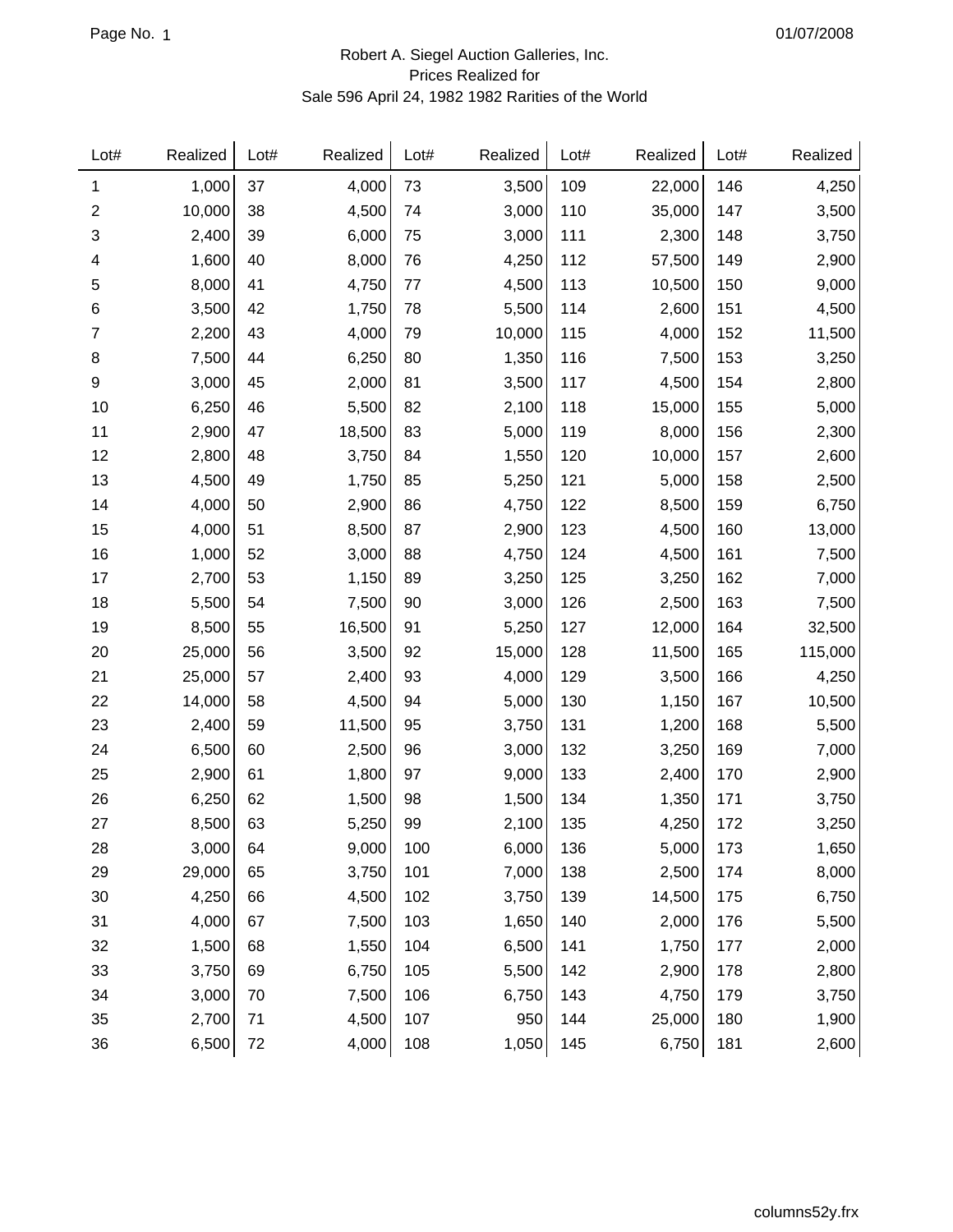## Robert A. Siegel Auction Galleries, Inc. Prices Realized for Sale 596 April 24, 1982 1982 Rarities of the World

| Lot# | Realized | Lot# | Realized  | Lot# | Realized | Lot# | Realized | Lot# | Realized |
|------|----------|------|-----------|------|----------|------|----------|------|----------|
| 182  | 4,000    | 217  | 1,750     | 257  | 2,400    | 292  | 1,700    | 328  | 6,500    |
| 183  | 3,250    | 218  | 11,500    | 258  | 4,500    | 293  | 2,500    | 329  | 6,750    |
| 184  | 3,250    | 219  | 3,250     | 259  | 2,800    | 294  | 7,000    | 330  | 2,100    |
| 185  | 5,500    | 220  | 22,000    | 260  | 9,500    | 295  | 4,750    | 331  | 3,750    |
| 186  | 850      | 221  | 15,000    | 261  | 2,500    | 296  | 3,250    | 332  | 3,250    |
| 187  | 4,000    | 222  | 1,650     | 262  | 5,000    | 297  | 37,500   | 333  | 20,000   |
| 188  | 3,750    | 223  | 1,900     | 263  | 4,000    | 298  | 11,500   | 334  | 4,500    |
| 189  | 5,000    | 224  | 3,250     | 264  | 1,800    | 299  | 2,300    | 335  | 4,000    |
| 190  | 3,500    | 225  | 2,800     | 265  | 2,300    | 300  | 14,500   | 336  | 3,750    |
| 191  | 2,600    | 226  | 7,000     | 266  | 2,600    | 301  | 4,500    | 337  | 2,900    |
| 192  | 1,800    | 227  | 4,500     | 267  | 2,800    | 302  | 3,500    | 338  | 6,250    |
| 193  | 2,500    | 228  | 4,000     | 268  | 30,000   | 303  | 2,100    | 339  | 15,000   |
| 194  | 7,500    | 229  | 3,250     | 269  | 1,800    | 304  | 4,000    | 340  | 4,250    |
| 195  | 11,000   | 230  | 6,000     | 270  | 12,000   | 305  | 8,500    | 341  | 7,000    |
| 196  | 3,500    | 231  | 2,900     | 271  | 1,600    | 306  | 4,500    | 342  | 2,100    |
| 197  | 2,700    | 232  | 4,000     | 272  | 1,750    | 307  | 3,500    | 343  | 2,200    |
| 198  | 3,750    | 233  | 3,250     | 273  | 8,500    | 308  | 6,250    | 344  | 4,250    |
| 199  | 4,000    | 234  | 2,600     | 274  | 2,700    | 309  | 4,000    | 345  | 4,250    |
| 200  | 15,000   | 234A | 4,000     | 275  | 4,000    | 310  | 3,250    | 346  | 2,900    |
| 201  | 7,000    | 235  | 13,000    | 276  | 1,900    | 311  | 7,500    | 347  | 1,000    |
| 202  | 4,500    | 236  | 11,000    | 277  | 4,000    | 312  | 5,250    | 348  | 2,500    |
| 203  | 3,250    | 237  | 11,000    | 278  | 18,000   | 313  | 15,000   | 349  | 1,800    |
| 204  | 3,250    | 238  | 1,700     | 279  | 5,000    | 314  | 4,250    | 350  | 4,250    |
| 205  | 1,750    | 239  | 6,500     | 280  | 3,250    | 315  | 6,500    | 351  | 3,750    |
| 206  | 5,500    | 240  | 14,500    | 281  | 1,500    | 316  | 7,500    | 352  | 3,750    |
| 207  | 1,700    | 241  | 1,800,000 | 282  | 3,250    | 317  | 5,750    | 353  | 3,250    |
| 208  | 3,250    | 242  | 7,500     | 283  | 14,000   | 318  | 1,100    | 354  | 4,250    |
| 209  | 10,500   | 243  | 9,500     | 284  | 5,000    | 319  | 5,000    | 355  | 2,800    |
| 210  | 15,000   | 244  | 42,500    | 285  | 900      | 320  | 40,000   | 356  | 2,600    |
| 211  | 8,500    | 245  | 8,500     | 286  | 9,500    | 321  | 2,300    | 357  | 1,900    |
| 212  | 13,000   | 246  | 5,500     | 287  | 4,250    | 322  | 2,100    | 358  | 4,250    |
| 213  | 2,100    | 247  | 8,000     | 288  | 10,000   | 323  | 4,000    | 359  | 5,000    |
| 214  | 1,450    | 248  | 2,000     | 289  | 13,500   | 324  | 5,250    | 360  | 16,000   |
| 214A | 4,750    | 249  | 9,500     | 290  | 7,500    | 325  | 3,250    | 361  | 25,000   |
| 215  | 4,250    | 250  | 5,500     | 290A | 10,000   | 326  | 140,000  | 362  | 2,500    |
| 216  | 5,250    | 256  | 2,500     | 291  | 3,500    | 327  | 8,000    | 363  | 7,000    |